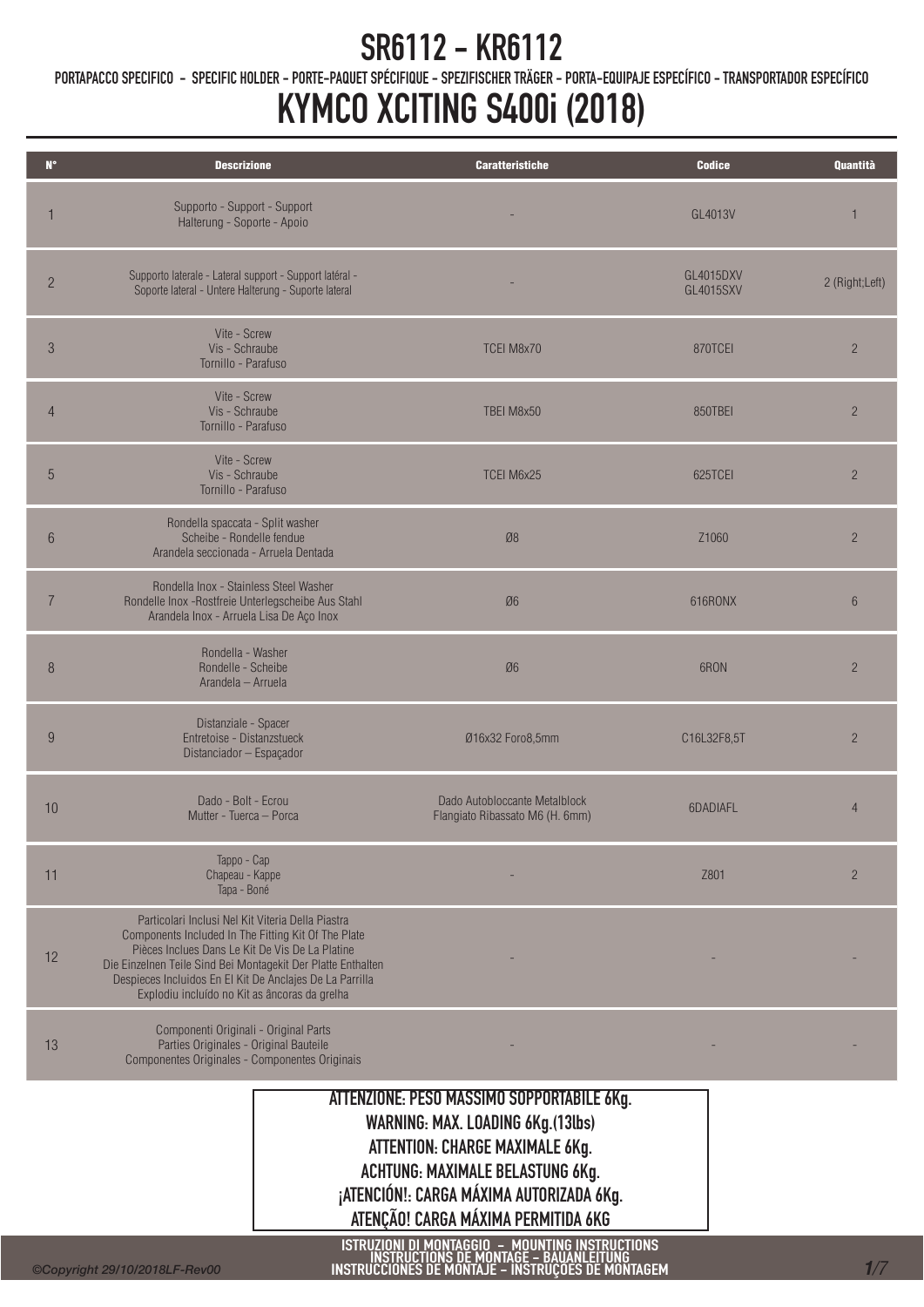PORTAPACCO SPECIFICO - SPECIFIC HOLDER - PORTE-PAQUET SPÉCIFIQUE - SPEZIFISCHER TRÄGER - PORTA-EQUIPAJE ESPECÍFICO - TRANSPORTADOR ESPECÍFICO



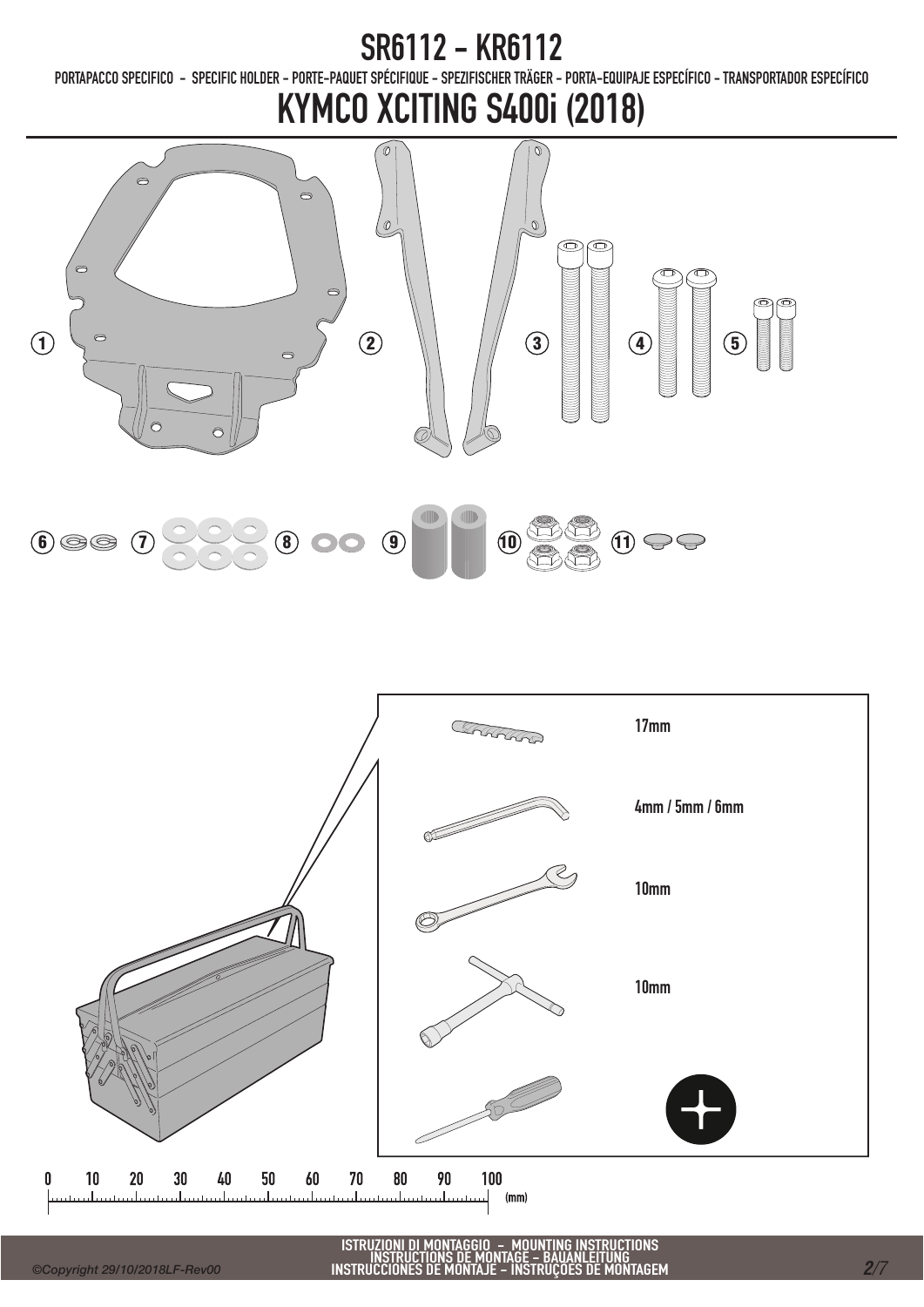PORTAPACCO SPECIFICO - SPECIFIC HOLDER - PORTE-PAQUET SPÉCIFIQUE - SPEZIFISCHER TRÄGER - PORTA-EQUIPAJE ESPECÍFICO - TRANSPORTADOR ESPECÍFICO

### KYMCO XCITING S400i (2018)



. BEFORE DRILLING HOLES CHECK THAT MEASURES ON TEMPLATE CORRESPOND . AVANT DE PERCER CONTROLER QUE LE GABARIT CORRESPOND AUX MESURES INDIQUEE . BEVOR DER KOFFERDECKEL DURCHBOHRT WIRD, PRÜFEN SIE DAß DIE SCHABLONE DEN GEGEBENEN ABMESSUNGEN ENTSPRICHT . ANTES DE HACER LOS AGUJEROS COMPROBAR LAS MEDIDAS DE LA PLANTILLA CORRESPONIENTE



 $\bigodot$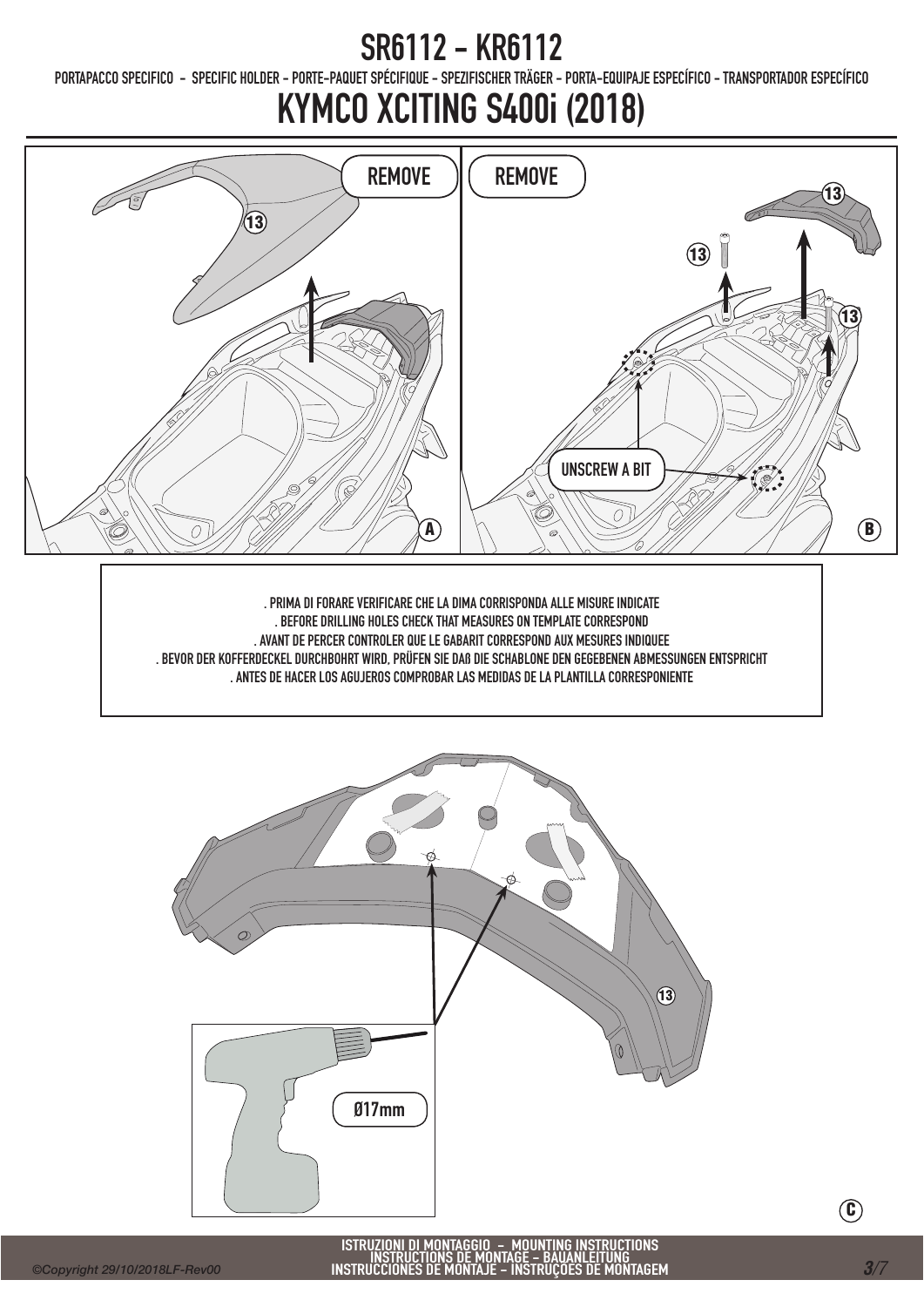PORTAPACCO SPECIFICO - SPECIFIC HOLDER - PORTE-PAQUET SPÉCIFIQUE - SPEZIFISCHER TRÄGER - PORTA-EQUIPAJE ESPECÍFICO - TRANSPORTADOR ESPECÍFICO

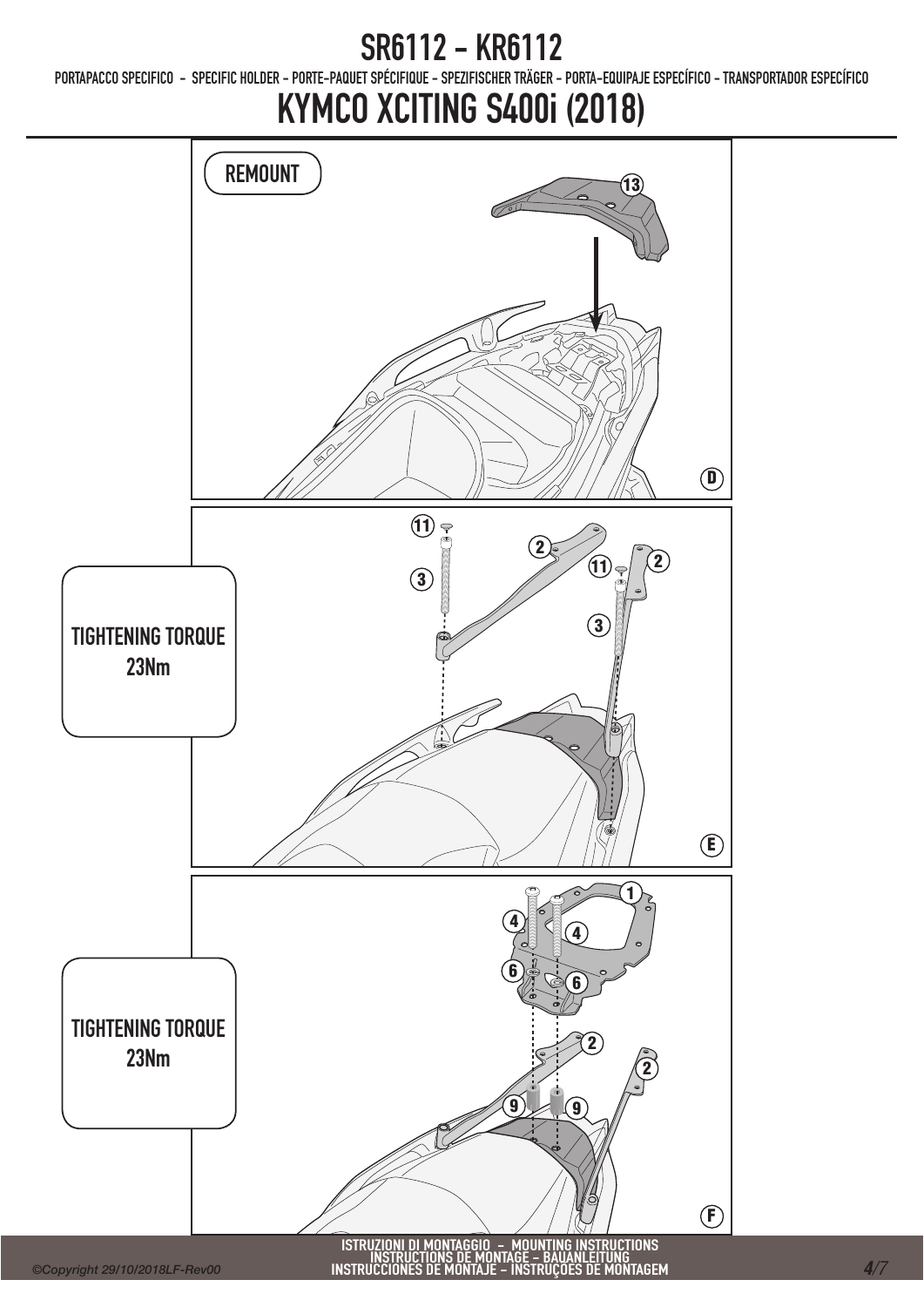PORTAPACCO SPECIFICO - SPECIFIC HOLDER - PORTE-PAQUET SPÉCIFIQUE - SPEZIFISCHER TRÄGER - PORTA-EQUIPAJE ESPECÍFICO - TRANSPORTADOR ESPECÍFICO

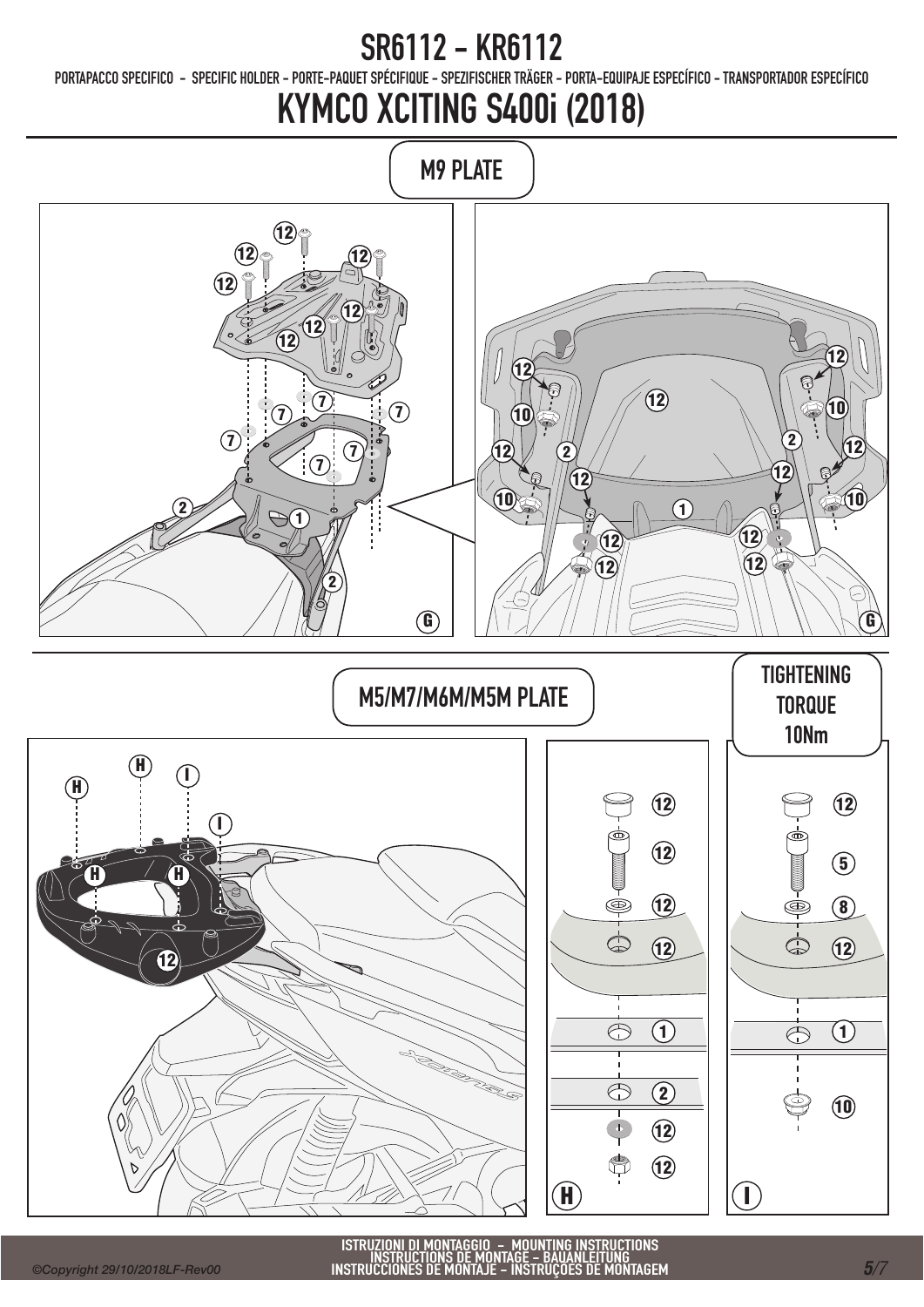PORTAPACCO SPECIFICO - SPECIFIC HOLDER - PORTE-PAQUET SPÉCIFIQUE - SPEZIFISCHER TRÄGER - PORTA-EQUIPAJE ESPECÍFICO - TRANSPORTADOR ESPECÍFICO